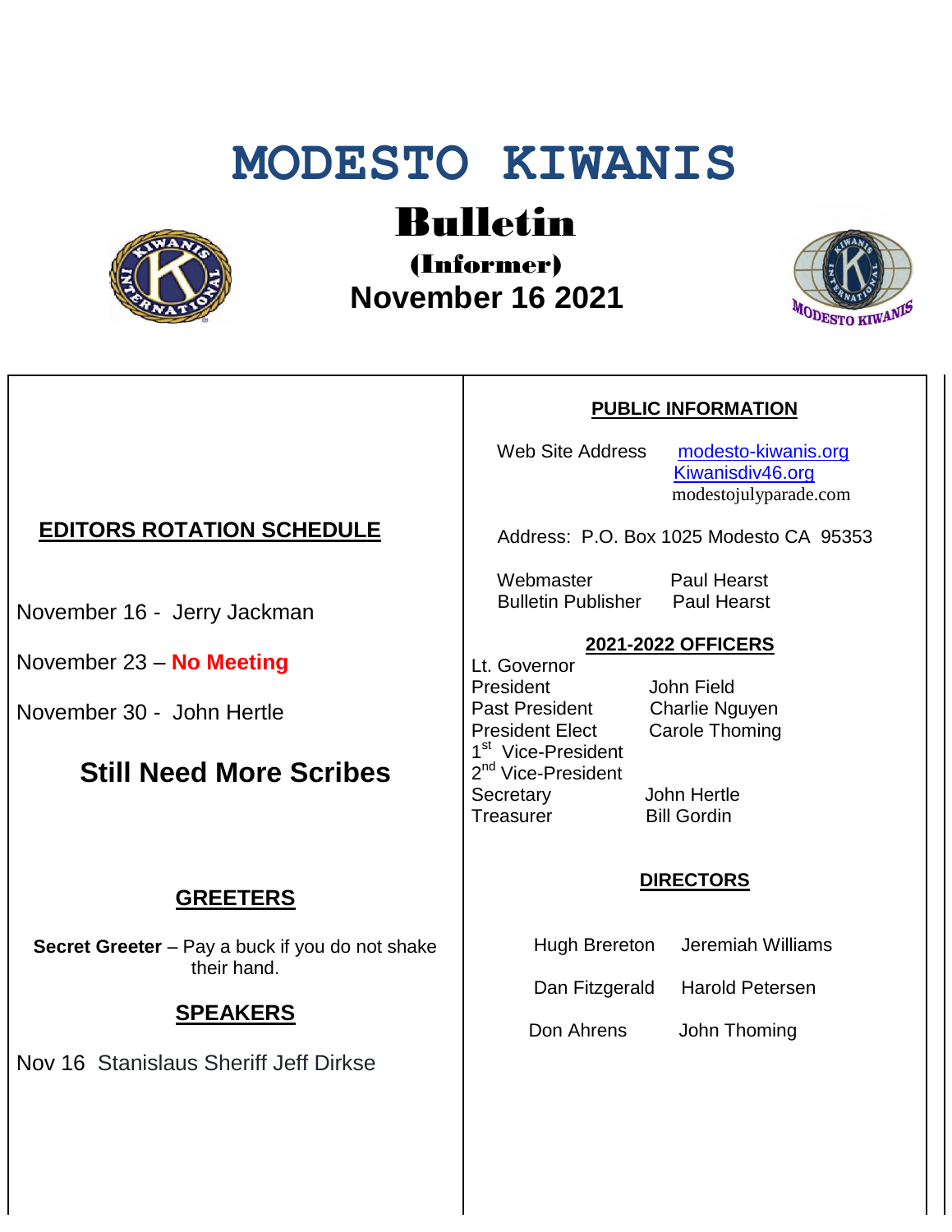Sadly there were no women in attendance at the meeting.

The pledge of allegiance sounded fine. However the same can not be said for the patriotic song. **Don Ahrens** asked for "My country 'tis of thee". What came out was painful to the ears. The invocation by **Craig Haupt** asked for forgiveness and that future singing will be an improvement.

**Club President John Field reminded us that a memorial service for Bob Wykoff, a former Kiwanis Governor, will be held next Tuesday Nov 23 at 330 Maxwell in Oakdale at 11:00am. There will not be a regular club meeting.**

**Jeremiah Williams** spoke about the Salvation Army Kettle Kickoff which will, again, not be an in-person luncheon. However competitive team fund raising is being waged and our club, in partnership with Modesto Rotary, is the Samaritans 1 team. A collection was taken and at meetings end it was announced that \$1097 will be donated. Impressive! In addition, we will have a get-together lunch at the home of **Don Ahrens,** 917 Douglas Avenue, right behind The Seasons.

There were no birthdays or anniversaries celebrated today.

Happy and Sad bucks:

**Hugh Brereton** reminded us that attorneys have a well earned reputation for being long winded. It made him happy that, when he and Christine visited Portugal several years ago, he heard an inspiring story. In the mid 1930's a Portuguese consular officer aided Jews and other persecuted minority refugees to escape from Fascist Germany and Spain. We were touched and Hugh settled for \$5

**Ron Freitas**, who is actually of Azorean descent, tossed in a happy buck.

**Jeremiah Williams** said he and Nancy had a "great trip" to San Diego to visit an uncle.

**Warren Kennedy** is pleased to have gotten "shot in both arms" One shot was for seasonal flu and the other for Covid 19 booster. Congratulations!